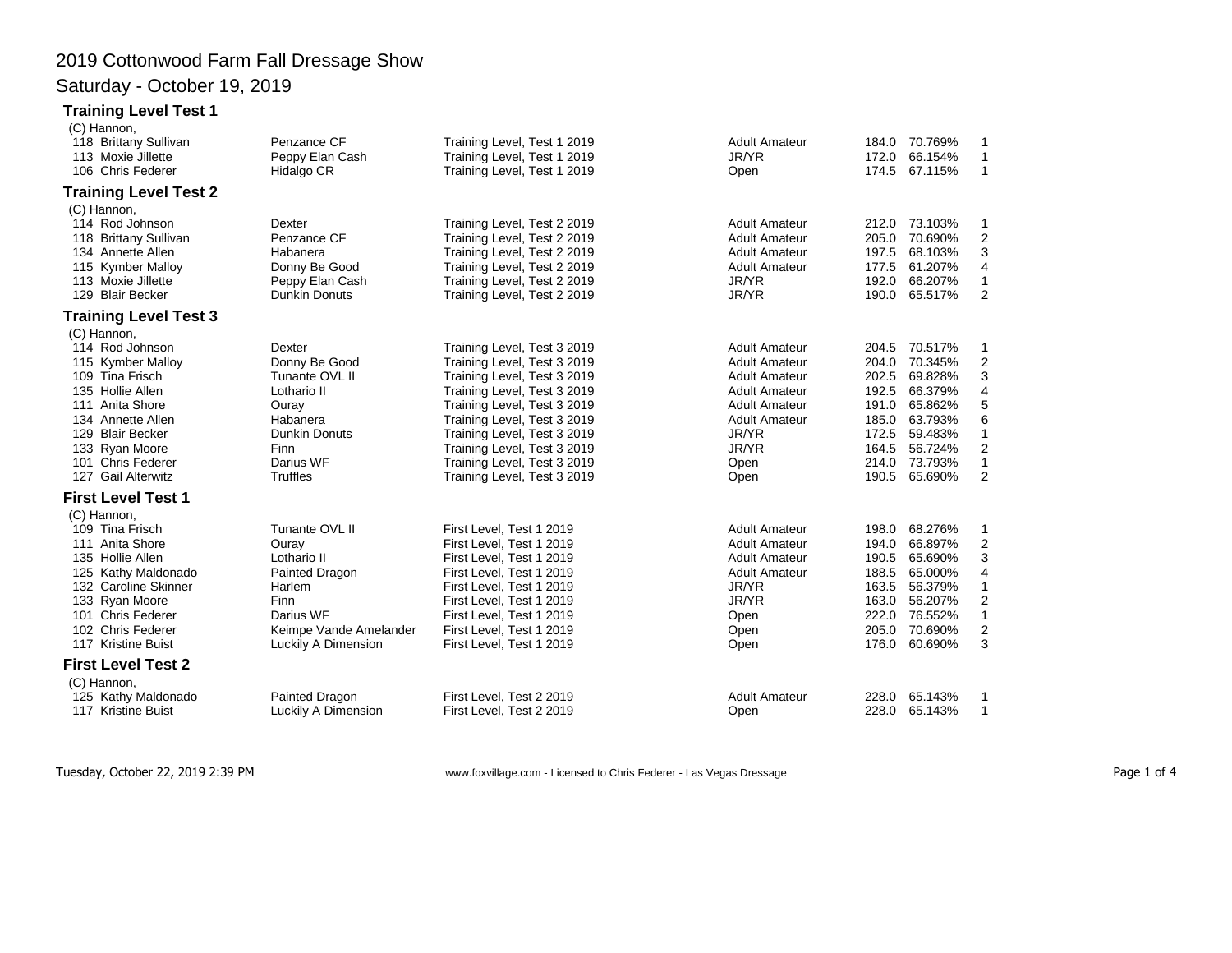| <b>First Level Test 3</b>                |                         |                                  |                      |                             |                     |
|------------------------------------------|-------------------------|----------------------------------|----------------------|-----------------------------|---------------------|
| (C) Hannon.<br>110 Sindy Brown           | Immerjoy                | First Level, Test 3 2019         | <b>Adult Amateur</b> | 239.0 66.389%               | 1                   |
| <b>Second Level Test 1</b>               |                         |                                  |                      |                             |                     |
| (C) Hannon,<br>123 Tonya Skinner-Shuey   | <b>True Serenity</b>    | Second Level, Test 1 2019        | Open                 | 227.0<br>61.351%            | 1                   |
| <b>Second Level Test 2</b>               |                         |                                  |                      |                             |                     |
| (C) Hannon,<br>105 Debbie Copp           | Delon                   | Second Level, Test 2 2019        | <b>Adult Amateur</b> | 265.5 64.756%               | 1                   |
| <b>Second Level Test 3</b>               |                         |                                  |                      |                             |                     |
| (C) Hannon,                              |                         |                                  |                      |                             |                     |
| 128 Cassie Martin                        | Desmond                 | Second Level, Test 3 2019        | <b>Adult Amateur</b> | 61.905%<br>260.0            | 1                   |
| 105 Debbie Copp                          | Delon                   | Second Level, Test 3 2019        | <b>Adult Amateur</b> | 259.0<br>61.667%<br>57.976% | $\boldsymbol{2}$    |
| 123 Tonya Skinner-Shuey                  | <b>True Serenity</b>    | Second Level, Test 3 2019        | Open                 | 243.5                       | $\overline{2}$      |
| <b>Third Level Test 1</b>                |                         |                                  |                      |                             |                     |
| (C) Hannon,<br>137 Cathy Nicastro        | <b>Zero Gravity</b>     | Third Level, Test 1 2019         | <b>Adult Amateur</b> | 59.595%<br>220.5            | 1                   |
| 136 David Palumbo                        | James Dean              | Third Level, Test 1 2019         | Open                 | 253.5<br>68.514%            | $\mathbf{1}$        |
| <b>Fourth Level Test 1</b>               |                         |                                  |                      |                             |                     |
| (C) Hannon.                              |                         |                                  |                      |                             |                     |
| 104 Victoria Frontiere                   | Notorio Novio           | Fourth Level, Test 1 2019        | <b>Adult Amateur</b> | 57.179%<br>223.0            | 1                   |
| 108 Patti Thurman                        | <b>Furstin Delia</b>    | Fourth Level, Test 1 2019        | Open                 | 66.923%<br>261.0            | 1<br>$\overline{2}$ |
| 107 Erica Manke                          | Lacey                   | Fourth Level, Test 1 2019        | Open                 | 230.5<br>59.103%            |                     |
| <b>Prix St. Georges</b>                  |                         |                                  |                      |                             |                     |
| (C) Hannon,<br>108 Patti Thurman         | <b>Furstin Delia</b>    | FEI Prix St. Georges 2018        | Open                 | 64.118%<br>218.0            | 1                   |
| 103 Jessie Bonneau                       | <b>Skies The Limitt</b> | FEI Prix St. Georges 2018        | Open                 | 212.5<br>62.500%            | $\overline{2}$      |
| 116 Kristine Buist                       | Xanthus                 | FEI Prix St. Georges 2018        | Open                 | 210.5<br>61.912%            | 3                   |
| 126 Gail Alterwitz                       | Rico                    | FEI Prix St. Georges 2018        | Open                 | 55.588%<br>189.0            | $\overline{4}$      |
| <b>Intermediare I</b>                    |                         |                                  |                      |                             |                     |
| (C) Hannon,                              |                         |                                  |                      |                             |                     |
| 119 Allison Bonanno                      | Dino De Laurentis       | FEI Intermediate I 2018          | <b>Adult Amateur</b> | 208.5<br>61.324%            | 1                   |
| <b>Intermediare A</b>                    |                         |                                  |                      |                             |                     |
| (C) Hannon,                              |                         |                                  |                      |                             |                     |
| 112 Mary Brann                           | Petit Syrah             | FEI Intermediate A 2018          | <b>Adult Amateur</b> | 54.706%<br>186.0            | 1                   |
| <b>Musical Freestyle Train-4th Level</b> |                         |                                  |                      |                             |                     |
| (C) Hannon,                              |                         |                                  |                      |                             |                     |
| 130 Anja Fischer                         | <b>Vested Interest</b>  | USDF Freestyle, First Level 2019 | <b>Adult Amateur</b> | 195.0<br>65.000%            | 1                   |
|                                          |                         |                                  |                      |                             |                     |
|                                          |                         |                                  |                      |                             |                     |

Tuesday, October 22, 2019 2:39 PM **WEIGHT WWW.foxvillage.com - Licensed to Chris Federer - Las Vegas Dressage** Page 2 of 4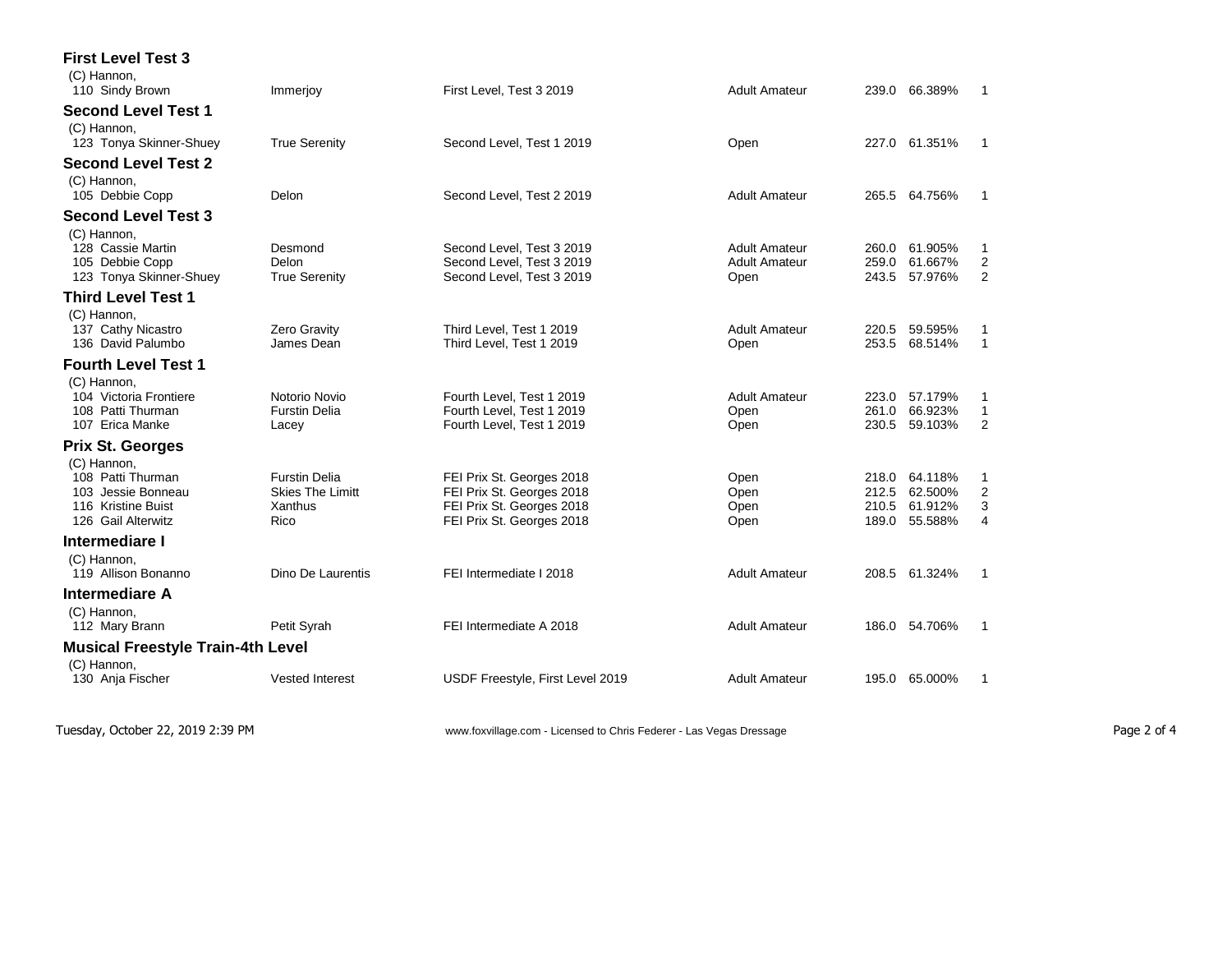## Sunday – October 20, 2019

#### **Training Level Test 1**

| (C) Hannon,<br>113 Moxie Jillette                                                                                                                                                                     | Peppy Elan Cash                                                                                               | Training Level, Test 1 2019                                                                                                                                                                                                                                                         | JR/YR                                                                                                                   | 175.5                                                                | 67.500%                                                                                               | 1                                                                                             |
|-------------------------------------------------------------------------------------------------------------------------------------------------------------------------------------------------------|---------------------------------------------------------------------------------------------------------------|-------------------------------------------------------------------------------------------------------------------------------------------------------------------------------------------------------------------------------------------------------------------------------------|-------------------------------------------------------------------------------------------------------------------------|----------------------------------------------------------------------|-------------------------------------------------------------------------------------------------------|-----------------------------------------------------------------------------------------------|
| 106 Chris Federer                                                                                                                                                                                     | Hidalgo CR                                                                                                    | Training Level, Test 1 2019                                                                                                                                                                                                                                                         | Open                                                                                                                    | 170.5                                                                | 65.577%                                                                                               | $\mathbf{1}$                                                                                  |
| <b>Training Level Test 2</b>                                                                                                                                                                          |                                                                                                               |                                                                                                                                                                                                                                                                                     |                                                                                                                         |                                                                      |                                                                                                       |                                                                                               |
| (C) Hannon,<br>115 Kymber Malloy<br>134 Annette Allen<br>113 Moxie Jillette<br>129 Blair Becker                                                                                                       | Donny Be Good<br>Habanera<br>Peppy Elan Cash<br><b>Dunkin Donuts</b>                                          | Training Level, Test 2 2019<br>Training Level, Test 2 2019<br>Training Level, Test 2 2019<br>Training Level, Test 2 2019                                                                                                                                                            | <b>Adult Amateur</b><br><b>Adult Amateur</b><br>JR/YR<br>JR/YR                                                          | 193.5<br>198.5<br>188.5                                              | 211.0 72.759%<br>66.724%<br>68.448%<br>65.000%                                                        | 1<br>$\overline{2}$<br>$\mathbf{1}$<br>$\overline{2}$                                         |
| <b>Training Level Test 3</b>                                                                                                                                                                          |                                                                                                               |                                                                                                                                                                                                                                                                                     |                                                                                                                         |                                                                      |                                                                                                       |                                                                                               |
| (C) Hannon,<br>115 Kymber Malloy<br>111 Anita Shore<br>134 Annette Allen<br>129 Blair Becker<br>133 Ryan Moore<br>132 Caroline Skinner<br>101 Chris Federer<br>127 Gail Alterwitz<br>82 David Palumbo | Donny Be Good<br>Ouray<br>Habanera<br>Dunkin Donuts<br>Finn<br>Harlem<br>Darius WF<br>Truffles<br>Lothario II | Training Level, Test 3 2019<br>Training Level, Test 3 2019<br>Training Level, Test 3 2019<br>Training Level, Test 3 2019<br>Training Level, Test 3 2019<br>Training Level, Test 3 2019<br>Training Level, Test 3 2019<br>Training Level, Test 3 2019<br>Training Level, Test 3 2019 | <b>Adult Amateur</b><br><b>Adult Amateur</b><br><b>Adult Amateur</b><br>JR/YR<br>JR/YR<br>JR/YR<br>Open<br>Open<br>Open | 199.0<br>198.5<br>187.0<br>183.0<br>165.0<br>211.0<br>185.5<br>184.0 | 208.0 71.724%<br>68.621%<br>68.448%<br>64.483%<br>63.103%<br>56.897%<br>72.759%<br>63.966%<br>63.448% | 1<br>$\boldsymbol{2}$<br>3<br>1<br>$\overline{2}$<br>3<br>$\mathbf{1}$<br>$\overline{2}$<br>3 |
| <b>First Level Test 1</b>                                                                                                                                                                             |                                                                                                               |                                                                                                                                                                                                                                                                                     |                                                                                                                         |                                                                      |                                                                                                       |                                                                                               |
|                                                                                                                                                                                                       |                                                                                                               |                                                                                                                                                                                                                                                                                     |                                                                                                                         |                                                                      |                                                                                                       |                                                                                               |
| (C) Hannon,<br>109 Tina Frisch<br>111 Anita Shore<br>132 Caroline Skinner<br>133 Ryan Moore<br>101 Chris Federer<br>102 Chris Federer<br>82 David Palumbo                                             | Tunante OVL II<br>Ouray<br>Harlem<br><b>Finn</b><br>Darius WF<br>Keimpe Vande Amelander<br>Lothario II        | First Level, Test 1 2019<br>First Level, Test 1 2019<br>First Level, Test 1 2019<br>First Level, Test 1 2019<br>First Level, Test 1 2019<br>First Level. Test 1 2019<br>First Level, Test 1 2019                                                                                    | <b>Adult Amateur</b><br><b>Adult Amateur</b><br>JR/YR<br>JR/YR<br>Open<br>Open<br>Open                                  | 189.0<br>187.5<br>173.0<br>166.5<br>213.5<br>206.0<br>180.5          | 65.172%<br>64.655%<br>59.655%<br>57.414%<br>73.621%<br>71.034%<br>62.241%                             | 1<br>$\overline{\mathbf{c}}$<br>1<br>$\overline{2}$<br>$\mathbf{1}$<br>$\overline{2}$<br>3    |
| <b>Second Level Test 1</b>                                                                                                                                                                            |                                                                                                               |                                                                                                                                                                                                                                                                                     |                                                                                                                         |                                                                      |                                                                                                       |                                                                                               |
| (C) Hannon,<br>110 Sindy Brown<br>123 Tonya Skinner-Shuey                                                                                                                                             | Immerjoy<br><b>True Serenity</b>                                                                              | Second Level, Test 1 2019<br>Second Level, Test 1 2019                                                                                                                                                                                                                              | <b>Adult Amateur</b><br>Open                                                                                            | 245.5<br>223.0                                                       | 66.351%<br>60.270%                                                                                    | 1<br>$\mathbf{1}$                                                                             |
| <b>Second Level Test 2</b>                                                                                                                                                                            |                                                                                                               |                                                                                                                                                                                                                                                                                     |                                                                                                                         |                                                                      |                                                                                                       |                                                                                               |
| (C) Hannon,<br>105 Debbie Copp                                                                                                                                                                        | Delon                                                                                                         | Second Level, Test 2 2019                                                                                                                                                                                                                                                           | <b>Adult Amateur</b>                                                                                                    |                                                                      | 262.5 64.024%                                                                                         | 1                                                                                             |
| <b>Second Level Test Three</b>                                                                                                                                                                        |                                                                                                               |                                                                                                                                                                                                                                                                                     |                                                                                                                         |                                                                      |                                                                                                       |                                                                                               |
| (C) Hannon,<br>128 Cassie Martin                                                                                                                                                                      | Desmond                                                                                                       | Second Level, Test 3 2019                                                                                                                                                                                                                                                           | <b>Adult Amateur</b>                                                                                                    | 252.0                                                                | 60.000%                                                                                               | 1                                                                                             |
|                                                                                                                                                                                                       |                                                                                                               |                                                                                                                                                                                                                                                                                     |                                                                                                                         |                                                                      |                                                                                                       |                                                                                               |

Tuesday, October 22, 2019 2:39 PM www.foxvillage.com - Licensed to Chris Federer - Las Vegas Dressage Page 3 of 4